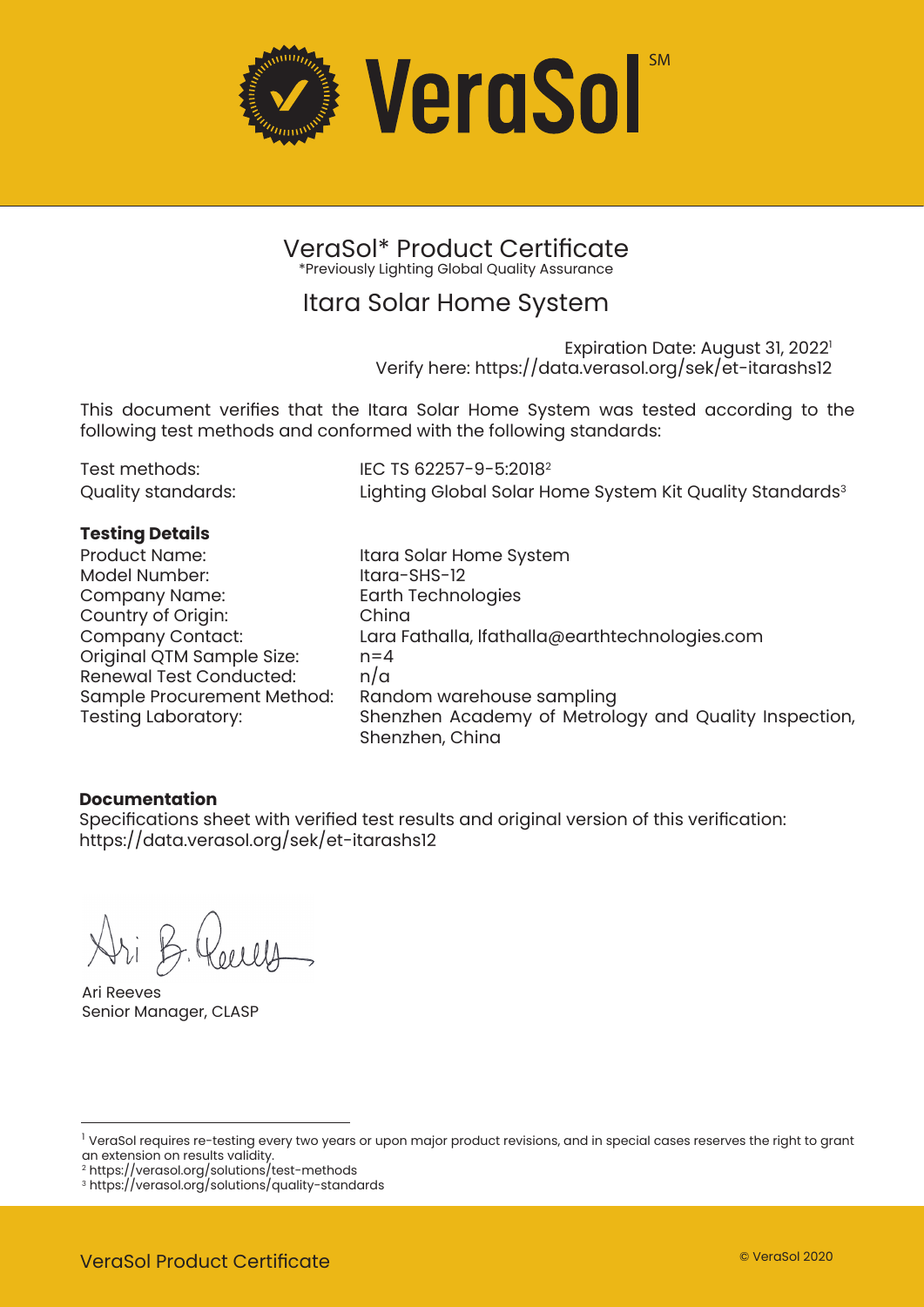### Verify here: https://data.verasol.org/sek/et-itarashs12

| Category                                  | <b>Quality Standard</b>                                                                                                                                                                                                                                                                                                                                                                                                                                                                                                                                     | Verdict |
|-------------------------------------------|-------------------------------------------------------------------------------------------------------------------------------------------------------------------------------------------------------------------------------------------------------------------------------------------------------------------------------------------------------------------------------------------------------------------------------------------------------------------------------------------------------------------------------------------------------------|---------|
| Truth In Advertising                      | Manufacturer, Product Name and Model Number<br>accurately specified                                                                                                                                                                                                                                                                                                                                                                                                                                                                                         | Pass    |
|                                           | Performance and component ratings accurately<br>specified. Any description of the product that appears<br>on the packaging, inside the package and in any media<br>shall be truthful and accurate. No statements mislead<br>buyers or end users about the utility of the product.<br>Numeric ratings deviate no more than 15% from actual<br>performance (note that it is acceptable for actual<br>performance to exceed advertised performance).                                                                                                           | Pass    |
|                                           | Port voltage and current specifications, if provided, are<br>accurate. Included appliances function when connected<br>to ports. Power output of ports is sufficient to power<br>appliances that are advertised but not included. Ports<br>that are intended for a function other than providing<br>power, such as data ports, are not required to meet this<br>standard.                                                                                                                                                                                    | Pass    |
| Lumen Maintenance                         | Average relative light output ≥ 90% of initial light output<br>at 2,000 hours with only one sample allowed to fall below<br>85% OR All 4 samples maintain ≥ 95% of initial light output<br>at 1,000 hours                                                                                                                                                                                                                                                                                                                                                   | Pass    |
| <b>Circuit and Overload</b><br>Protection | Products include a current limiting mechanism to prevent<br>irreversible damage to the system. The mechanism<br>is easily resettable or replaceable by the user, or<br>automatically resets. If replaceable fuses are used for<br>circuit protection, sizes are labeled on the product and<br>listed in the user manual, and, if fuses are replaceable<br>by the user, at least one spare fuse is included with the<br>product. Included appliances are not required to meet<br>this standard unless they have ports that are intended to<br>provide power. | Pass    |
| AC-DC Charger<br>Safety                   | Any included AC-DC charger carries approval from a<br>recognized consumer electronics safety regulator                                                                                                                                                                                                                                                                                                                                                                                                                                                      | n/a     |
| Wiring and Connector<br>Safety            | Wires, cables and connectors are appropriately sized for<br>the expected current and voltage.                                                                                                                                                                                                                                                                                                                                                                                                                                                               | Pass    |
| Hazardous<br>Substances Ban               | No battery contains cadmium or mercury at levels<br>greater than trace amounts                                                                                                                                                                                                                                                                                                                                                                                                                                                                              | Pass    |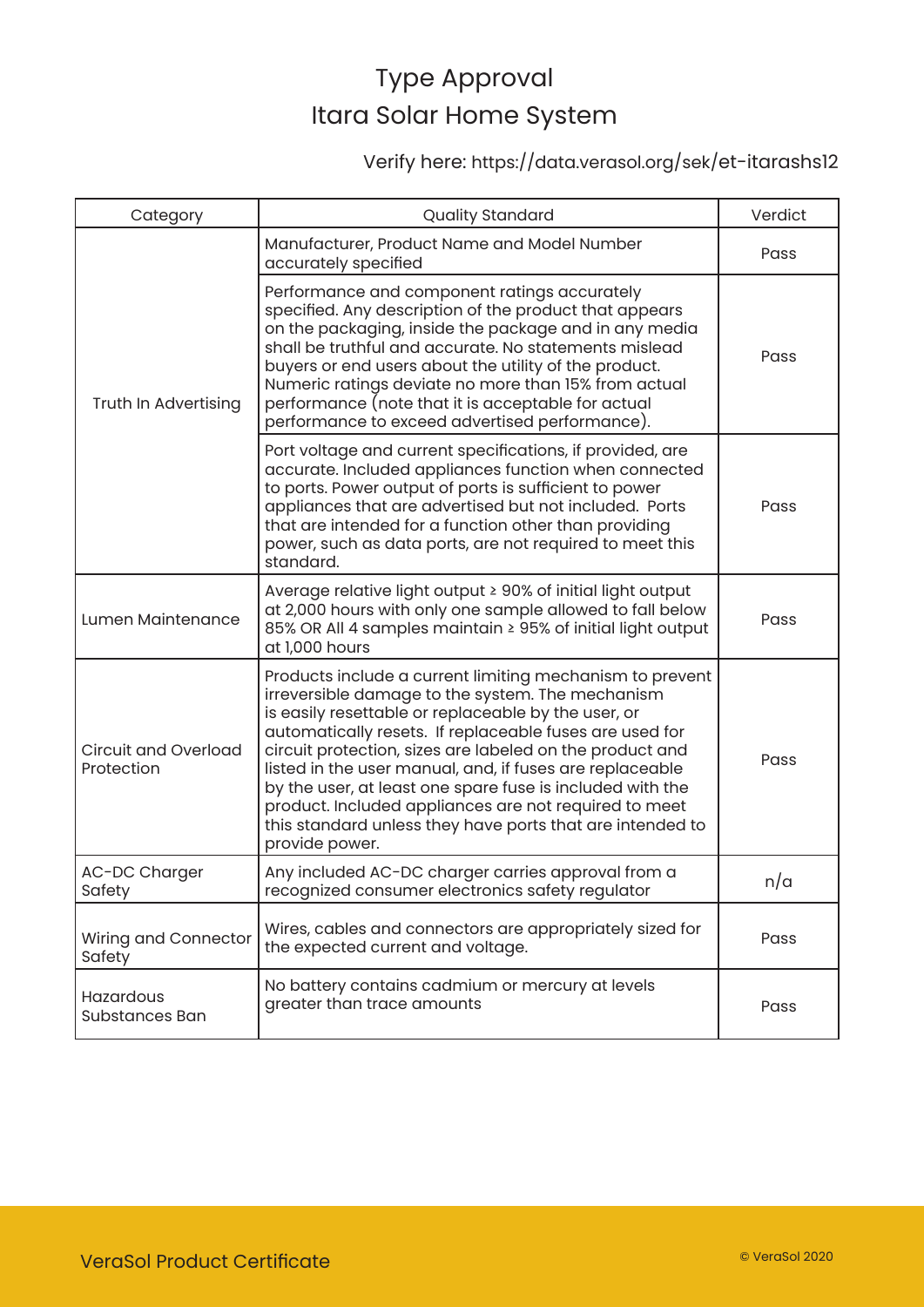### Verify here: https://data.verasol.org/sek/et-itarashs12

| Category                                   | <b>Quality Standard</b>                                                                                                                                                                                                                                                                                                                                                                                                                                            | Verdict |
|--------------------------------------------|--------------------------------------------------------------------------------------------------------------------------------------------------------------------------------------------------------------------------------------------------------------------------------------------------------------------------------------------------------------------------------------------------------------------------------------------------------------------|---------|
| <b>Battery Protection</b>                  | Protected by an appropriate charge controller that<br>prolongs battery life and protects the safety of the user.<br>4 samples must meet the requirements outlined in<br>Lighting Global Quality Standards.<br>Lithium batteries carry IEC 62281, IEC 62133-2, UL 1642 or<br>UN 38.3 certification and have overcharge protection<br>for individual cells or sets of parallel-connected cells.<br>Batteries of included appliances must also meet this<br>standard. | Pass    |
| <b>Battery Durability</b>                  | The average capacity loss of 4 samples does not exceed<br>25% and only one sample may have a capacity loss<br>greater than 35% following the battery durability storage<br>test as defined in IEC TS 62257-9-5 Annex BB                                                                                                                                                                                                                                            | Pass    |
| PV Overvoltage<br>Protection               | If the battery is disconnected or isolated, the system must<br>not be damaged and the load terminals shall maintain a<br>voltage that is safe for their intended uses.                                                                                                                                                                                                                                                                                             | Pass    |
| <b>Miswiring Protection</b>                | The user interface is designed to minimize the likelihood<br>of making improper connections. If improper or reversed<br>connections can easily be made, they cause no damage<br>to the system or harm to the user.                                                                                                                                                                                                                                                 | Pass    |
| <b>Physical Ingress</b><br>Protection      | IP2X for all products, IP3X (or 2X + circuit protection) for PV<br>modules, IP5X for fixed outdoor products                                                                                                                                                                                                                                                                                                                                                        | Pass    |
| <b>Water Ingress</b><br>Protection         | Degree of protection required is based on product type:<br>Fixed separate (indoor): No protection required<br>Portable separate: Occasional exposure to rain<br>Portable integrated: Frequent exposure to rain<br>Fixed integrated (outdoor): Permanent outdoor exposure<br>PV modules: Outdoor rooftop installation                                                                                                                                               | Pass    |
| Drop Test                                  | Fixed separate (indoor): No requirement<br>All other products: All samples are functional after drop<br>test; none result in dangerous failures.                                                                                                                                                                                                                                                                                                                   | Pass    |
| Soldering and Elec-<br>tronics Workmanship | The system and any included appliances are rated<br>"Good" or Fair" for workmanship quality as defined in<br>Annex F of IEC TS 62257-9-5. At most, one sample may<br>fail to function when initially evaluated.                                                                                                                                                                                                                                                    | Pass    |
| <b>Mechanical Durability</b>               | 4 samples and included appliances are functional after<br>Switch, Connector, Gooseneck and Strain Relief tests;<br>none result in dangerous failures                                                                                                                                                                                                                                                                                                               | Pass    |
| <b>Cable Specifications</b>                | Any outdoor cables must be outdoor-rated and UV<br>resistant.                                                                                                                                                                                                                                                                                                                                                                                                      | Pass    |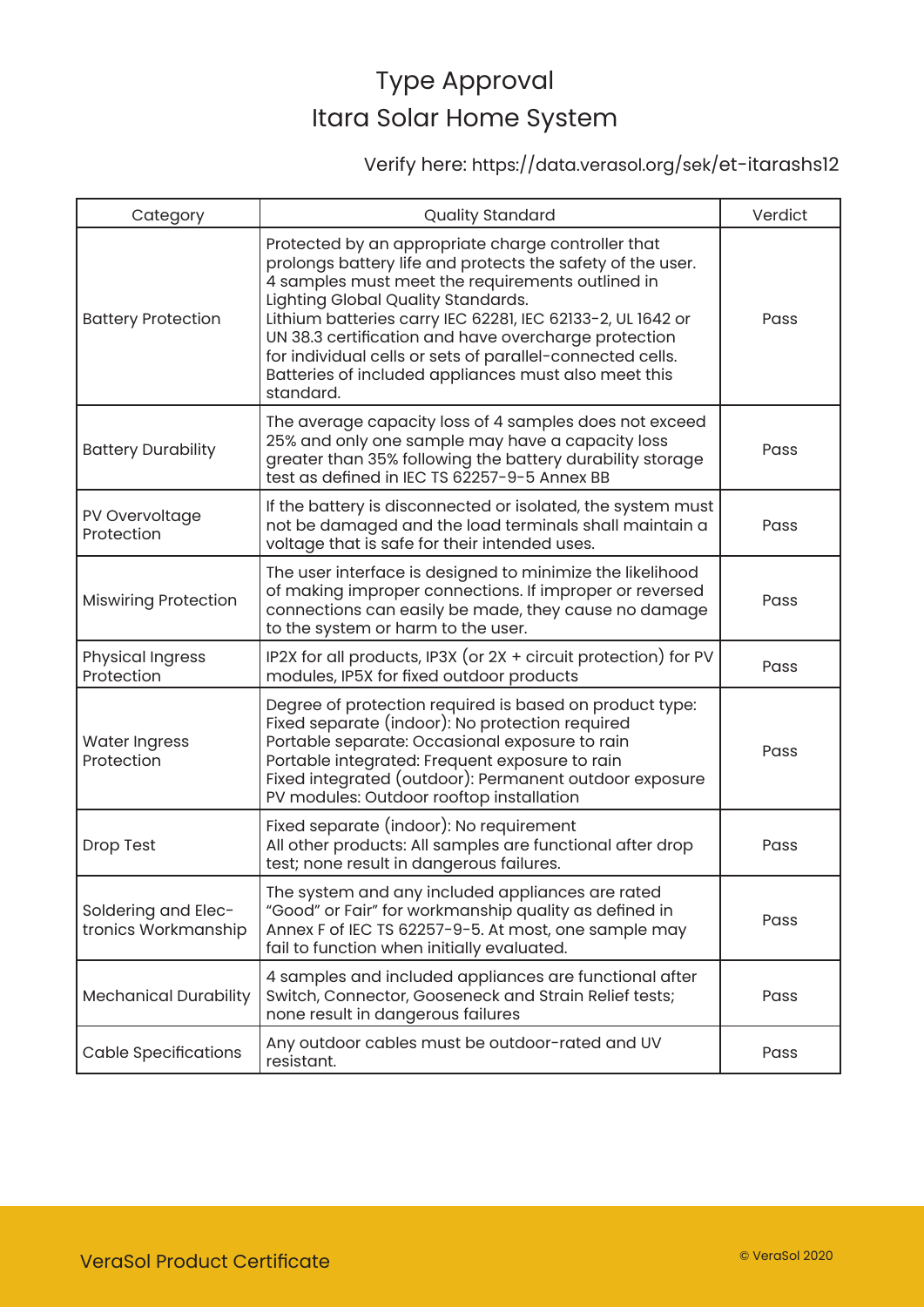### Verify here: https://data.verasol.org/sek/et-itarashs12

| Category                                      | <b>Quality Standard</b>                                                                                                                                                                                                                                                                                                                                                                                                                                                                                                                                                                                                  | Verdict |
|-----------------------------------------------|--------------------------------------------------------------------------------------------------------------------------------------------------------------------------------------------------------------------------------------------------------------------------------------------------------------------------------------------------------------------------------------------------------------------------------------------------------------------------------------------------------------------------------------------------------------------------------------------------------------------------|---------|
| <b>User Manual</b>                            | User manual must present instructions for installation,<br>use, and troubleshooting of the system. Installation<br>instructions must include appropriate placement and<br>installation of the PV module. Basic electrical safety and<br>system maintenance must also be covered. Installation<br>and operation instructions should be presented using<br>language and graphics that can be understood by the<br>typical consumer.                                                                                                                                                                                        | Pass    |
| Component<br>Specification and<br>Replacement | Consumer information must provide at least one of the<br>following options:<br>1) specifications for components that may require<br>replacement (fuses, lights, PV, batteries) and instructions<br>for replacement, OR<br>2) directions as to how the consumer can get<br>components, including the battery, replaced at service<br>centers, both during and post warranty, OR<br>3) a clear consumer-facing statement that the batteries<br>and other components are not replaceable.<br>A clear statement regarding the battery replacement<br>must be included on the consumer-facing packaging or<br>user agreement. | Pass    |
| Minimum Warranty<br>Terms                     | Accurately specified and consumer-facing; minimum<br>coverage of at least two years for the system and one<br>year for included appliances.                                                                                                                                                                                                                                                                                                                                                                                                                                                                              | Pass    |
| Performance<br>Reporting                      | PV Power must be accurately reported on the product<br>packaging.                                                                                                                                                                                                                                                                                                                                                                                                                                                                                                                                                        | Pass    |

#### **Test Methods & Quality Standards**

Products are tested according to the test methods described in IEC TS 62257-9-5:2018 and meet the Lighting Global Solar Home System Kit Quality Standards.

Additional details on the requirements listed above are available here: https://verasol.org/solutions/quality-standards